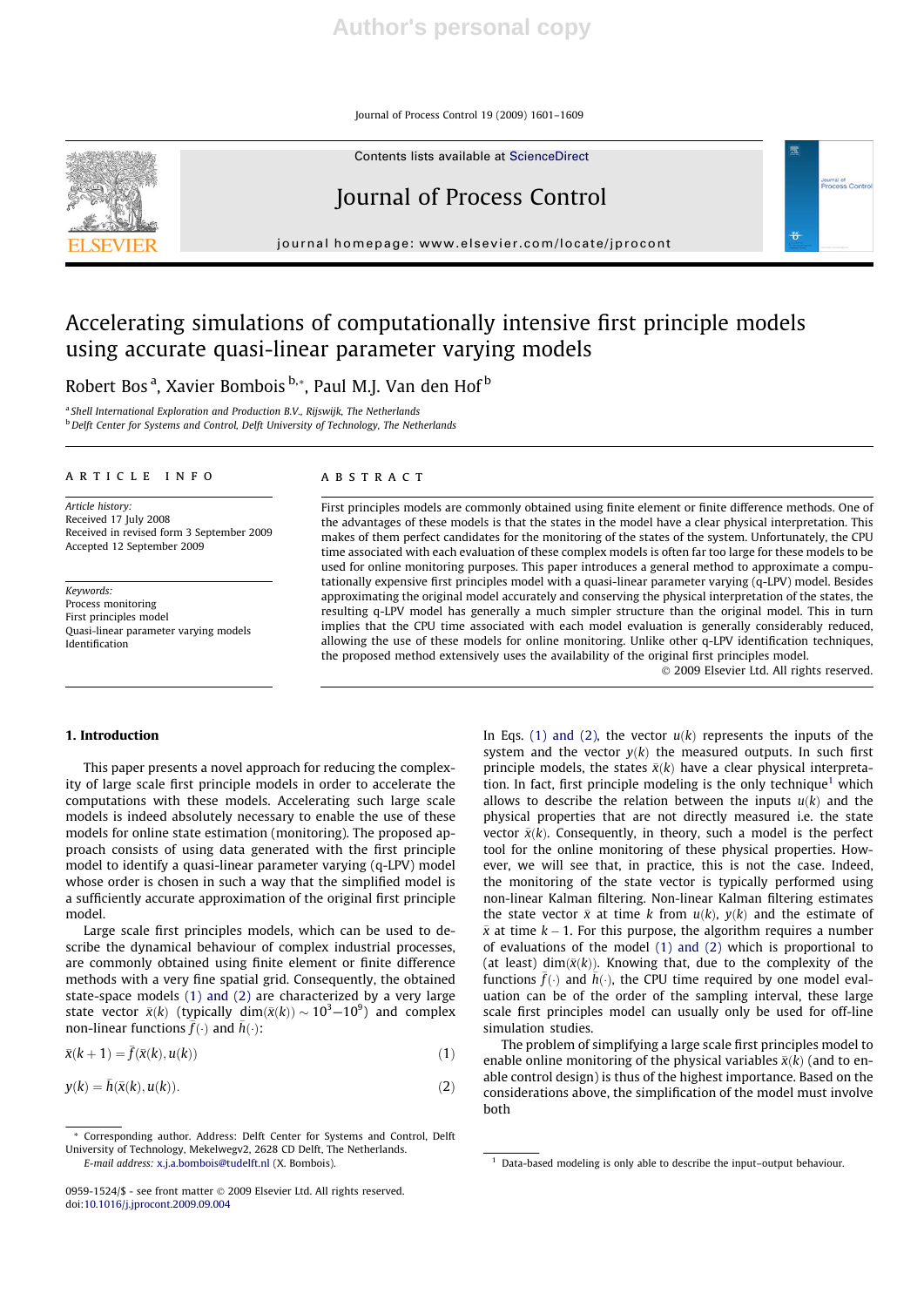- 1. the reduction of the number of states (in order to reduce the number of model evaluations required for the state estimation),
- 2. the reduction of the complexity of the non-linear functions involved in the non-linear model (in order to reduce the time required for each of the remaining evaluations).

In this paper, we will focus on the second objective. Indeed, the problem of an overly large state dimension has already been extensively studied in the literature [8,18,13]. This problem can be solved by using projection based model reduction technique such as proper orthogonal decomposition (POD) [8] or (empirical) non-linear balancing [18,13]. POD techniques allow one to derive a matrix T with (much) more rows than columns and this matrix is used to project the original state vector  $\bar{x}(k)$  into a reduced-order state vector  $x(k)$  (i.e. with  $\dim(x(k)) \ll \dim(\bar{x}(k))$ ). This is done using the following relation  $x(k) = T^{\dagger} \bar{x}(k)$  with  $T^{\dagger}$  the pseudo-inverse of the mapping  $T$ . The matrix  $T$  is determined in such a way that the physical state  $\bar{x}(k)$  can be accurately reconstructed from the reduced-order states  $x(k)$  using the mapping  $Tx(k)$  i.e.  $\bar{x}(k) \approx Tx(k)$ . By doing this, the original first principle model (1) and (2) can be replaced by the following reduced-order model:

 $x(k + 1) = f(x(k), u(k)) \triangleq T^{\dagger} \bar{f}(Tx(k), u(k))$  (3)

 $y(k) = h(x(k), u(k)) \triangleq \bar{h}(Tx(k), u(k))$ (4)

 $\bar{x}(k) = Tx(k)$  (5)

With (empirical) non-linear balancing [18,13], the reduction of the state dimension can be obtained in a slightly different, but similar way.

The model (3) and (4) can be used in non-linear Kalman filtering to deliver an estimate  $\hat{x}(k)$  of the reduced-order state  $x(k)$  and (5) can then be used to construct the estimate  $\hat{\bar{{\mathsf x}}}(k)$  of the original state vector  $\bar{x}(k)$  i.e.  $\hat{\bar{x}}(k) = T\hat{x}(k)$ . Since  $\dim(x(k)) \ll \dim(\bar{x}(k))$ , the number of evaluations of the model (3) and (4) required to compute  $\hat{\mathsf{x}}(k)$  (and thus  $\hat{\bar{\mathsf{x}}}(k)$ ) is strongly reduced. However, the above procedure does not necessarily reduce the computational effort<sup>2</sup> per model evaluation. Indeed, the model (3) and (4) still involves the complicated non-linear functions  $\bar{f}(.)$  and  $\bar{h}(.)$ . In fact, only when the original model (1) and (2) is linear, a state dimension reduction as presented above will result in a model that can be evaluated significantly faster than the original full order model.

As a consequence, online monitoring is generally still impossible with the model (3) and (4) and the second simplification objective has also to be performed. This second simplification objective is to reduce the complexity of the non-linear functions  $f(.)$  and  $h(.)$ in (3) and (4) (or equivalently to reduce the complexity of the nonlinear functions  $\bar{f}(.)$  and  $\bar{h}(.)$  in (1) and (2)) and as a consequence to reduce the computation time per model evaluation.

In the literature, different approaches are available in order to reduce the complexity of the non-linear functions  $\bar{f}(\cdot)$  (resp.  $f(\cdot)$ ) and  $\bar{h}$ (.) (resp.  $\bar{h}$ (.)) for this purpose.

The first approach consists of simplifying the physical relations that were used to generate the model (1) and (2). Physical relations can be simplified by ignoring higher order terms, or neglecting certain effects (see Ref. [15] and references therein). While good results can be obtained in this manner [6], such an approach is highly problem specific and requires process specialists to perform the model simplification.

The second approach is a partitioning method [1,5]. Partitioning methods split the original state  $\bar{x}(k)$  into two parts:  $\bar{x}^{[1]}(k)$  and  $\bar{x}^{[2]}(k)$ . The model (1) is only used to compute  $\bar{x}^{[1]}$ , the remaining

states are reconstructed using linear methods. A drawback of this approach is that it is generally difficult to find an appropriate partitioning allowing the accurate reconstruction of  $\bar{x}^{[2]}(k)$ .

As opposed to the previous approaches, the third approach is very simple to implement. In this approach, the initial model (1) and (2) is first linearized around a chosen working point before the state dimension is reduced [15]. Indeed, as already mentioned, for linear models, the reduction of the state dimension results in a considerable reduction of the computation time. A drawback of this method is that linearization only results in reasonably accurate models if the original system was already close to a linear system.

The fourth approach encountered in the literature simplifies the full order state Eq. (1) using a data-based approach [10]. More precisely, simulation data  $\{\bar{x}(k), u(k)\}$  are generated with (1). The simulation data  $\bar{x}(k)$  are projected into the reduced-order  $x(k) = T^{\dagger} \bar{x}(k)$  using the matrix  $T^{\dagger}$  derived using POD techniques with the simulation data (or other data). Subsequently, a subspace estimator is used to identify a linear (and thus much faster) model of the relation between  $x(k)$  and  $u(k)$ . Like in the third approach, the main drawback of this method is that, if the original model shows significant nonlinearities, the accuracy of the linear model will be limited.

There should always be a trade-off between the accuracy of the approximated model and the reduction of the computation time per model evaluation. That is why Ref. [17] builds on the ideas of Huisman and Weiland [10] and proposes to also identify the nonlinear part using an empirical structure. In this sense, the present paper can be considered as an extension of the approach in Ref. [17]. Our procedure indeed uses simulation data to identify a simple non-linear approximation of the complex non-linear model. However, our approach differs from the methodology in Ref. [17] mainly in the fact that we propose a clear procedure in order to come up with the empirical structure for the non-linear part (see below).

Since, the most CPU time is generally by far spent evaluating the state equation, we will only consider the simplification of the nonlinear function  $f(.)$  (resp.  $\bar{f}(.)$ ). Our procedure starts by identifying a linear model of the non-linear Eq. (3):

$$
x(k+1) = A_0 x(k) + B_0 u(k) + \delta_0
$$
\n(6)

We show that this can be done using a classical linear least-square optimization. If this linear model is not sufficient to achieve the desired accuracy, we will use the same data to identify a quasi-linear parameter varying model<sup>3</sup> to complete the linear model  $(6)$ :

$$
x(k+1) = A_0 x(k) + B_0 u(k) + \delta_0
$$
  
+ 
$$
\underbrace{\sum_{m=1}^{M} \phi_m(x(k), u(k)) [A_m x(k) + B_m u(k) + \delta_m]}_{q \text{-LPV model}}
$$
(7)

In the q-LPV model, we see that M component linear models  $(A_m, B_m, \delta_M)$  are summed after being weighted according to scalar scheduling functions  $\phi_m(\cdot)$ . The scheduling functions  $\phi_m(\cdot)$  determine how the behaviour of the identified model should change according to the current operating point. Even using a relatively low number of component models and relatively simple scheduling functions  $\phi_m(\cdot)$  a wide variety of non-linear models can be accurately approximated using the structure (7) and this approximation will require, due to its simplicity, considerably less computation time per model evaluation.

The problem of identifying q-LPV models has been extensively studied in non-linear identification literature. The current methods can be divided into the following categories:

 $2$  When the model is available in implicit form, some increase in simulation speed can sometimes be obtained. This decrease in CPU time per model evaluation is mostly only minor [1,19].

<sup>&</sup>lt;sup>3</sup> Quasi-linear parameter varying (q-LPV) models are also known under the names local linear models or fuzzy models.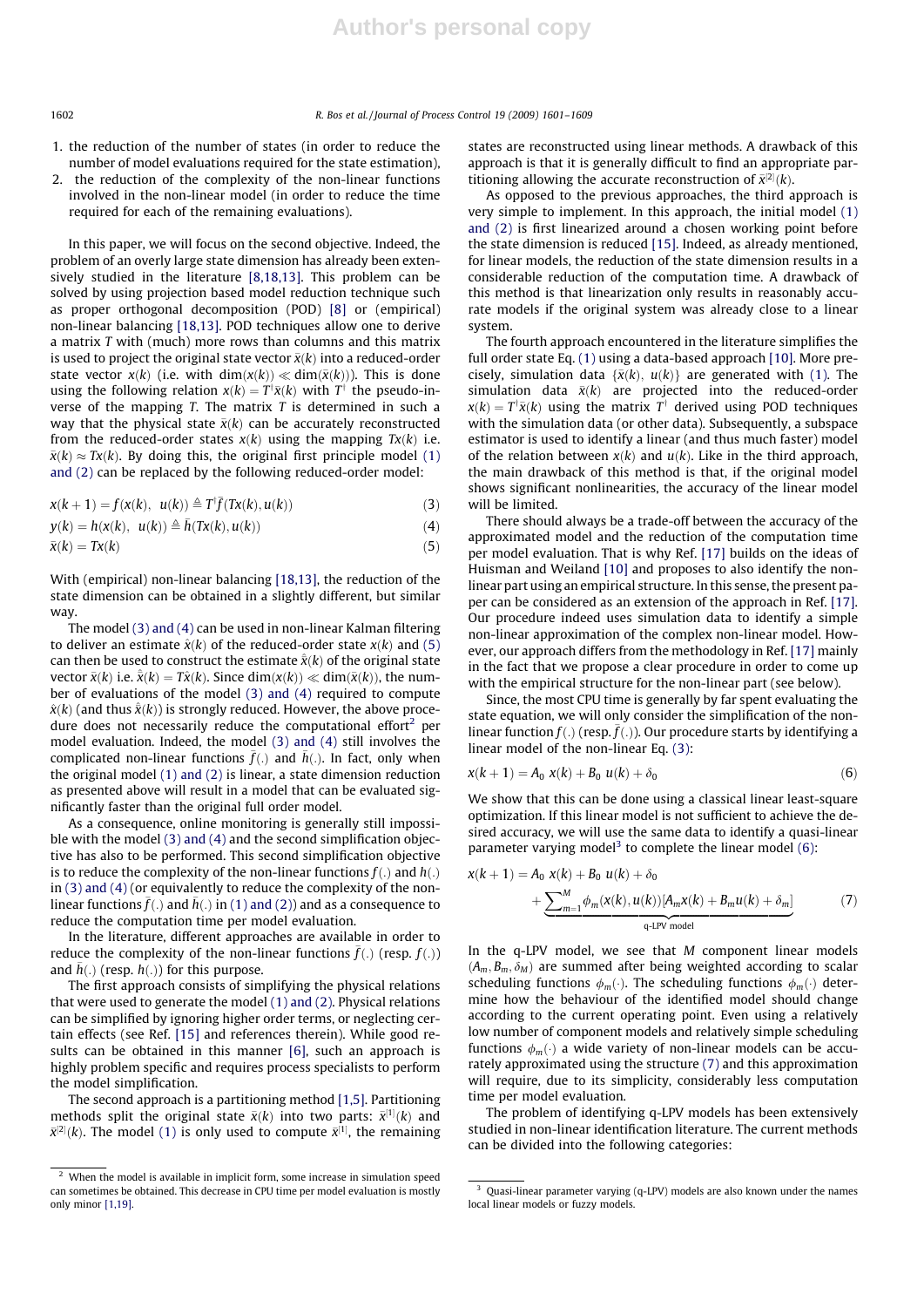- 1. identify scheduling functions  $\phi_m(\cdot)$  and models  $A_m, B_m, \delta_m$  for  $m = 1, \ldots, M$  simultaneously, see e.g. Refs. [21,3,14],
- 2. functions  $\phi_m(\cdot)$  are assumed known, identify only  $A_m, B_m, \delta_m$  for  $m = 1, \ldots, M$ ,
- 3. two stage methods: first determine scheduling functions  $\phi_m(\cdot)$ then identify  $A_m$ ,  $B_m$ ,  $\delta_m$  for  $m = 1, \ldots, M$  [11,2].

In this paper, we will introduce a new method to identify q-LPV models which will use the specificities of the identification problem considered in this paper. The identification problem in this paper is indeed quite different from classical identification problems. The main specificity is that we will identify a simplified model $4$  of the known non-linear Eq. (3). This implies that we are able to generate simulation data  $Z^N = \{u(1), x(1), \ldots, u(N), x(N)\}$  concerning the states  $x(k)$  which are in practice unmeasured. This also implies that the data are not perturbed by noise. Finally, since we know the system we want to identify, we will be able to use this knowledge for the identification. Our q-LPV identification approach is a two stage method:

- 1. Unlike most q-LPV identification methods, we will first determine the linear component models. For this purpose, the complex non-linear model (3) is linearized around each data pair  $(u(k), x(k))$  in  $Z<sup>N</sup>$ . The most significant linear behaviours among these N local linear models are subsequently determined using a similar POD technique as the one used for state reduction.
- 2. Then, in a second step, we parameterize the scheduling functions  $\phi_m(\cdot, \theta_m)$  and estimate the optimal values for  $\theta_m$  using the simulation data.

The optimal length M for the expansion in (7) is determined in order to achieve the desired accuracy.

## 2. q-LPV models and notations

In this paper, we consider the approximation of complex nonlinear state-space models using both linear and quasi-LPV model structures. In this section, we describe in details these model structures and introduce some useful notations.

A linear model structure for the state equation is given by:

$$
x(k+1) = A x(k) + B u(k) + \delta
$$
 (8)

where  $x(k) \in \mathbf{R}^{n \times 1}$  is the state vector at time  $k, u(k)$  the input of the system,  $\delta \in \mathbb{R}^{n \times 1}$  an offset vector and  $(A, B)$  the state-space matrices. The parameters that can be tuned to approximate the non-linear system are the matrices A and B and the vector  $\delta$ . These parameters can be collected in a parameter vector  $\mathscr V$ :

$$
\mathscr{V} = \left( \ \textit{vec}(A)^T \quad \textit{vec}^T(B) \quad \textit{vec}(\delta)^T \right) \tag{9}
$$

The column vector  $\mathscr V$  is here defined using the operator  $\mathit{vec}(\cdot)$ . For a matrix A, the row vector  $vec(A)$  is in this paper obtained by putting aside of each other the rows of A. Note that this definition is different from the usual one. Using this notation, the linear model structure (8) can be rewritten as:

$$
x(k+1) = \mathcal{Z}(x(k), u(k)) \mathcal{V} \tag{10}
$$

with  $\mathscr{Z}(x(k), u(k))$  a matrix defined as:

$$
\mathscr{Z}(\mathsf{x}(k),\mathsf{u}(k)) = \left(\,I_n \otimes \mathsf{x}^{\mathsf{T}}(k) \quad I_n \otimes \mathsf{u}^{\mathsf{T}}(k) \quad I_n\,\right) \tag{11}
$$

Let us now define what we mean by quasi-LPV model. However, let us first introduce the notion of LPV model. A LPV model is a timevarying linear combination of linear models  $(A_m, B_m, \delta_m)$   $m = 1 ... M$ :

$$
x(k+1) = \sum_{m=1}^{M} \phi_m(p(k)) \ (A_m \ x(k) + B_m \ u(k) + \delta_m)
$$

We see that the coefficients  $\phi_m$  of the linear combination are dependent on the value of a so-called scheduling parameter vector  $p(k)$ which is supposed to be a measurable function of the time. These coefficients are thus scalar-valued static functions of  $p(k)$  and are called scheduling functions. These scheduling functions determine how the modeled behaviour should change depending on the value of the scheduling parameter. In a LPV model, it is generally assumed that  $p(k)$  is not related to the state vector  $x(k)$  or to the input  $u(k)$  of the system. In contrast, a quasi-LPV model or fuzzy model is a LPV model where

$$
p(k) = \binom{x(k)}{u(k)}
$$

This yields:

$$
x(k+1) = \sum_{m=1}^{M} \phi_m(x(k), u(k)) \ (A_m \ x(k) + B_m \ u(k) + \delta_m)
$$
 (12)

or equivalently:

$$
x(k+1) = \left(\sum_{m=1}^{M} \phi_m(x(k), u(k)) (A_m - B_m - \delta_m)\right) \begin{pmatrix} x(k) \\ u(k) \\ 1 \end{pmatrix}
$$
  
=  $\mathcal{Z}(x(k), u(k)) \left(\sum_{m=1}^{M} \phi_m(x(k), u(k)) \mathcal{V}_m\right)$  (13)

where  $\mathcal{V}_m$  ( $m = 1...M$ ) is defined similarly as  $\mathcal{V}$  (see (9)) but here with  $A_m$ ,  $B_m$  and  $\delta_m$ . In order to be able to approximate a system using this model structure, different parameters have to be determined. First of all, the number M of components in the expansion and then the M vectors  $\mathcal{V}_m$  containing the coefficients of the linear models and finally the M scheduling functions  $\phi_m(x(k), u(k))$ . These scheduling functions are generally also parametrized using a parameter vector  $\theta_m$ . An example of such parametrization is a simple linear form:

$$
\phi_m(x(k), u(k), \theta_m) = \left(x^T(k) \quad u^T(k) \quad 1\right) \theta_m \tag{14}
$$

Consequently, determining the scheduling functions is equivalent to determining the parameter vectors  $\theta_m$  ( $m = 1 ... M$ ).

Remark. In (12) and (13), we have represented the q-LPV model as a (state and input-dependent) linear combination of linear statespace models. State-space models are indeed a very compact parametrization. However, a drawback of choosing such models for the q-LPV parametrization is that, even if each component model is stable, their linear combination is not necessarily stable. In order to circumvent this eventual problem, one could instead construct the q-LPV model using finite length impulse response (FIR) component models. Indeed, a linear combination of FIR models is always stable. If we use M FIR component models of length L for the q-LPV parametrization, the expressions (12) and (13) become:

$$
x(k+1) = \sum_{m=1}^{M} \phi_m(x(k), u(k)) \left( \sum_{i=0}^{L-1} g_m(i)u(k-i) \right)
$$
  
=  $\overline{\mathscr{L}}(u,k) \left( \sum_{m=1}^{M} \phi_m(x(k), u(k)) \mathscr{G}_m \right)$ 

with  $\overline{\mathscr{L}}(u,k)=(u(k)u(k-1)...u(k-L+1))\in \mathbf{R}^{1\times L}$  and  $\mathscr{G}_m=(g_m(0))$  $g_m(1) \dots g_m(L-1)$ <sup>T</sup>  $\in \mathbb{R}^{L \times 1}$  (m = 1...M). The procedure we present in

 $4$  It could seem odd to identify a model of another model (i.e. the first principle model) instead of directly identifying the system itself. However, it is important to note that collecting real-life data will only allow to identify a model of the input– output behaviour of the system while we are here also interested by the relation between inputs and states.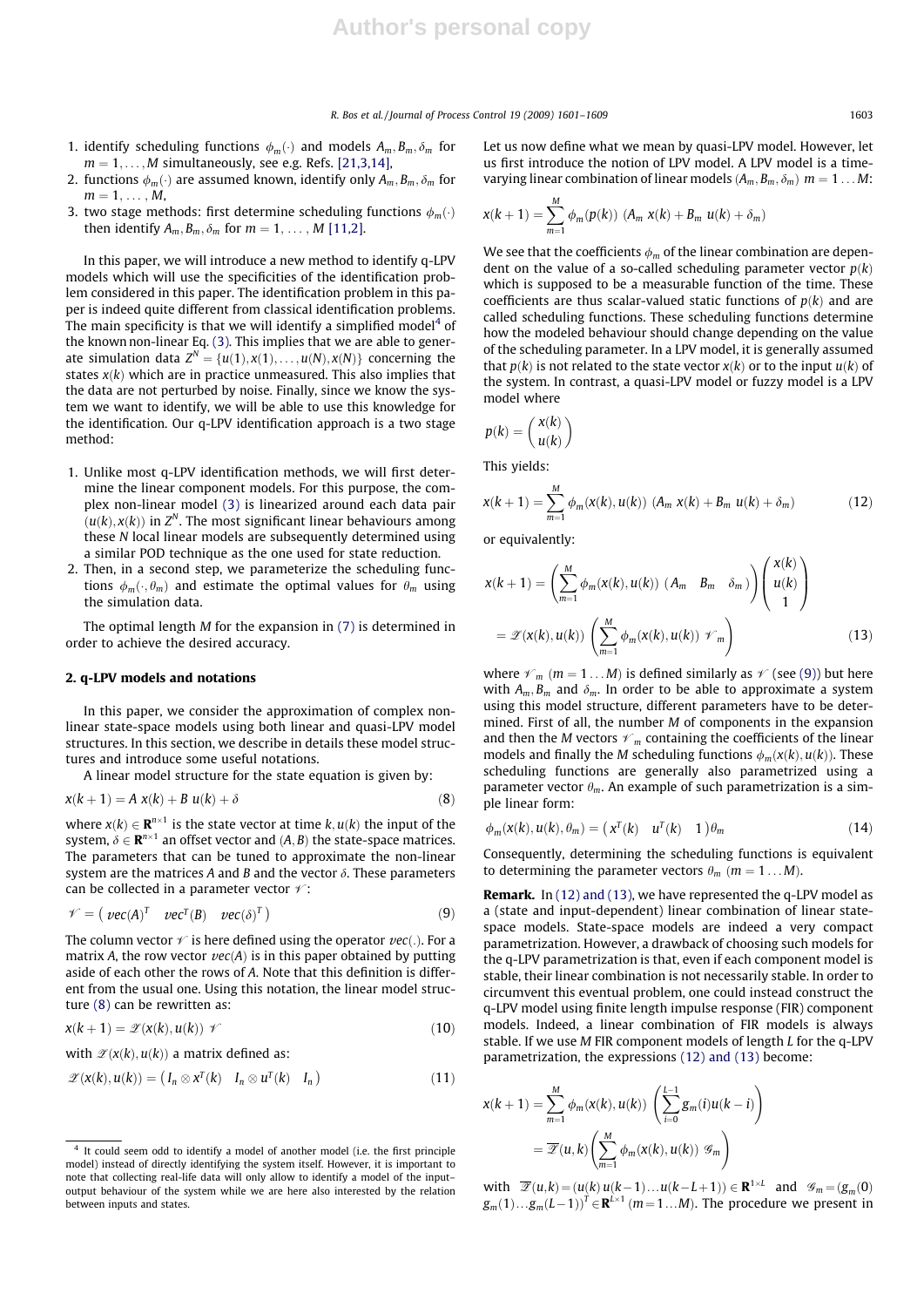the sequel to identify q-LPV models of first principle models can be applied for both the state-space and the FIR parametrization of q-LPV models (see [4] for more details).

## 3. Problem statement

Suppose that a real-life system can be described by a non-linear state-space simulation model:

$$
x(k + 1) = f(x(k), u(k))
$$
  
\n
$$
y(k) = h(x(k), u(k))
$$
\n(15)

where  $x(k) \in \mathbf{R}^{n \times 1}$  is the state vector at time  $k, u(k)$  is a vector containing the inputs of the system. Finally,  $f(.)$  and  $h(.)$  are two static non-linear functions. We assume that this model perfectly describes the behaviour of the system and that the state vector  $x(k)$  is a vector of physical quantities that are important to monitor.<sup>5</sup> This simulation model can be freely used for simulations; gradients can be computed (at least numerically). However, as mentioned in the introduction, this model is too complex for on-line monitoring (or for control design purposes). The main reason for that is that the static function  $f(.)$  is so complex that the time required to update the state vector and the output vector with (15) and (16) is of the same order or even larger than the sampling interval  $T_s$  and this of course prevents the use of the model (15) and (16) for online control and monitoring purposes since monitoring and control algorithms generally require multiple evaluations of the model per sampling period. The complexity of the function  $f(.)$  is mainly due to its large number of input and output arguments. Note that the function  $h(.)$  is often less problematic since the dimension of  $y(k)$ is typically much smaller that the dimension of  $x(k)$ . Consequently, in the sequel, we will only focus on the state equation (15).

To sum up, the available simulation model gives very useful information on the physical states of the system, but can only be used to monitor/control the system off-line (which is not very interesting). Our objective in the sequel will therefore be to keep (most) of this useful information on the physical states while allowing online monitoring (and control). For this purpose, we will apply to the simulation model (15) a typical input/ disturbance trajectory  $u(k)$  and store the corresponding state vector  $x(k)$ . It yields the following data set:

$$
Z^N = \{x(k), u(k) \mid k = 1...N\}
$$

Subsequently, we will use these data to identify a simplified model for (15). This simplified model

$$
x(k+1) = f_{id}(x(k), u(k))
$$
\n<sup>(17)</sup>

is such that the state and the input vectors are identical to those in (15). To ensure that the simulation time of the identified model is much smaller than the one of the initial model (15), we will identify this model within model structures such as linear model structure or q-LPV model structures with a small expansion length M. The reduction of simulation time with respect to (15) is obvious if we replace the non-linear function  $f(.)$  by a linear state-space model (8). For a q-LPV model (12), the reduction of computation time can be evidenced by comparing the complexity of the scheduling functions  $\phi_m(.)$  and of the function  $f(.)$ . Both functions have the same number of input arguments i.e.  $x(k)$ and  $u(k)$ . However,  $\phi_m$  has only one output argument while  $f(.)$ has  $n$  output arguments. Consequently, if the number  $M$  of scheduling functions  $\phi_m(.)$  is much smaller than *n* (as it ought to be), evaluating the identified q-LPV model will require (much) less time than evaluating the initial model (15). One objective of the identification of the q-LPV model will therefore be to obtain the smallest expansion length M.

Reducing the computational burden is one aspect of the identification, the accuracy of the identified model with respect to the initial model is another one. For this purpose, we impose the following accuracy constraint:

$$
\frac{\frac{1}{N}\sum_{k=1}^{N}|f(x(k),u(k))-f_{id}(x(k),u(k))|^{2}}{\frac{1}{N}\sum_{k=1}^{N}|f(x(k),u(k))|^{2}}<\alpha_{f}
$$
\n(18)

where the constant  $\alpha_f$  is chosen to make a trade-off between the complexity and the accuracy of the simplified model. For the accuracy constraint (18) to be really effective, it is important that  $Z^N$  be a representative data set. We make therefore the following assumption:

Assumption 3.1. It will be assumed that all the nonlinearities of the system that are relevant for its working area have been excited i.e., the available data  $Z^N$  is representative for the whole working area of the model (15).

The assumption above states that the dataset  $Z<sup>N</sup>$  enables the determination of a model (17) that is accurate in the entire working area. For non-linear models it is not trivial to verify that a given data set has this property. In our identification procedure we will ignore this problem for now.

As already mentioned above, we consider two different model structures for the identification of (17): the linear model structure and the q-LPV model structure. Due to its simplicity, we will of course begin with the linear model structure:

**Problem 1.** Given the state equation (15) and a data set  $Z^N$ fulfilling Assumption 3.1. Determine, based on  $Z<sup>N</sup>$ , the coefficients  $\mathcal{V}_0$  of a linear model (10):

$$
x(k + 1) = f_{id}(x(k), u(k)) = \mathscr{Z}(x(k), u(k)) \mathscr{V}_0
$$

minimizing the prediction error  $\frac{1}{N} \sum_{k=1}^{N} |f(x(k), u(k)) - f_{id}(x(k), u(k))|^2$ .

If the linear model solving Problem 1 is sufficient for (18) to hold, there is no need to continue with q-LPV modeling. However, in most cases, a linear model will not be sufficient to fulfill (18) since the non-linear behaviour of  $f(.)$  cannot be neglected. The non-linear behaviour of  $f(.)$  can be characterized by the difference between  $f(.)$  and the linear model solving Problem 1

$$
\Delta f(x(k), u(k)) \triangleq f(x(k), u(k)) - (\mathcal{Z}(x(k), u(k)) \mathcal{V}_0)
$$
\n(19)

This is the function  $\Delta f(.)$  that we will try to approximate by a q-LPV model (13) in such a way that the accuracy constraint (18) holds (see Problem 2). This accuracy constraint can be rewritten in terms of  $\Delta f$  and of the to-be-identified q-LPV model as follows:

$$
\frac{\frac{1}{N}\sum_{k=1}^{N}\left|\Delta f(x(k),u(k))-\mathscr{L}(x(k),u(k))\left(\sum_{m=1}^{M}\phi_m(x(k),u(k),\theta_m)\mathscr{V}_m\right)\right|^2}{\frac{1}{N}\sum_{k=1}^{N}|f(x(k),u(k))|^2}<\alpha_f
$$
\n(20)

**Problem 2.** Given the function (19) and a data set  $Z^N$  fulfilling Assumption 3.1. Determine, based on  $Z<sup>N</sup>$ , the q-LPV model (13) with the smallest expansion  $M$  in such a way that  $(20)$  holds.

To determine the optimal q-LPV model of Problem 2, we obviously need to determine the length M of the expansion, but also the coefficients  $\mathscr{V}_m$  of the M linear models and the M vectors  $\theta_m$ parametrizing the scheduling functions  $\phi_m(.)$  (see (14)).

**Remark.** The constant  $\alpha_f$  in (20) must be chosen with care. Indeed, if we choose  $\alpha_f$  too small, we have the risk of overfitting. It is therefore advisable to validate the obtained q-LPV model with another data set.

 $5$  As mentioned in the introduction, this vector is generally a reduced-order state vector obtained via proper orthogonal decomposition, but which can be easily back computed into the vector with physical meaning.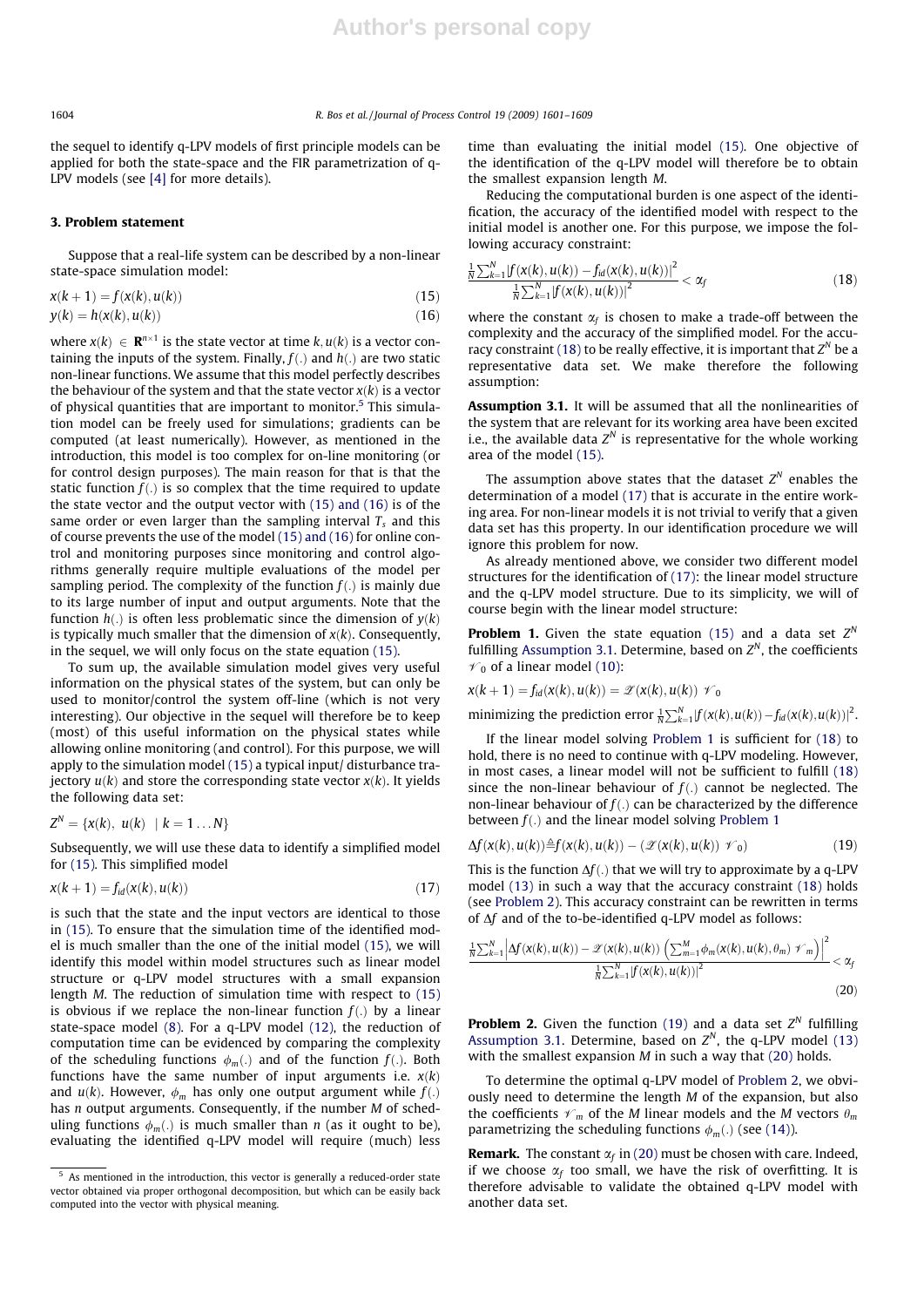# 4. Solution to the two identification problems

## 4.1. Problem 1: best linear approximation

Problem 1 corresponds to the following linear least-square problem:

$$
\mathcal{V}_0 = \arg\min_{\mathcal{V}} \frac{1}{N} \sum_{k=1}^N |f(x(k), u(k)) - \mathcal{Z}(x(k), u(k)) \mathcal{V}|^2 \tag{21}
$$

with  $x(k)$  and  $u(k)$  in the data set  $Z^N$ 

## 4.2. Problem 2: q-LPV approximation

### 4.2.1. Local linearization

If the best linear approximation determined in the previous subsection is not sufficient to achieve the accuracy constraint (18), we will need to develop a q-LPV approximation of the function  $\Delta f$  (see (19)). Even though  $\Delta f$  represents the non-linear behaviour of the state equation (15), the non-linear function  $\Delta f(x, u)$  can be approximated by a linear mapping at each data point in  $Z<sup>N</sup>$  (at each point on the trajectory) by linearizing  $\Delta f(x, u)$  around each of these points  $(x(k), u(k))$ :

$$
\Delta f(x, u) \approx \Delta f(x(k), u(k)) + \mathscr{A}_{(x(k), u(k))} (x - x(k)) + \mathscr{B}_{(x(k), u(k))} (u - u(k))
$$

with

$$
\mathscr{A}_{(x(k),u(k))}=\frac{\partial\Delta f(x,u)}{\partial x}\bigg|_{x=x(k),\ u=u(k)}\quad \mathscr{B}_{(x(k),u(k))}=\frac{\partial\Delta f(x,u)}{\partial u}\bigg|_{x=x(k),\ u=u(k)}
$$

The above expression can be rewritten as follows:

$$
\Delta f(x, u) \approx \mathscr{A}_{(x(k), u(k))} x + \mathscr{B}_{(x(k), u(k))} u + \partial_{(x(k), u(k))}
$$
  
with

$$
\partial_{(x(k),u(k))} = \Delta f(x(k),u(k)) - \mathscr{A}_{(x(k),u(k))} x(k) - \mathscr{B}_{(x(k),u(k))} u(k)
$$

It is important to note that the non-linear mapping  $\Delta f(x, u)$  at the data point  $(x(k), u(k))$  is perfectly described by the linear mapping (i.e. the local linear model) developed above:

$$
\Delta f(\mathbf{x}(k), u(k)) = \mathcal{A}_{(\mathbf{x}(k), u(k))} \mathbf{x}(k) + \mathcal{B}_{(\mathbf{x}(k), u(k))} u(k) + \partial_{(\mathbf{x}(k), u(k))}
$$
(22)  

$$
= (\mathcal{A}_{(\mathbf{x}(k), u(k))} \mathcal{B}_{(\mathbf{x}(k), u(k))} \partial_{(\mathbf{x}(k), u(k))}) \begin{pmatrix} \mathbf{x}(k) \\ u(k) \\ 1 \end{pmatrix}
$$
  

$$
= \mathcal{L}(\mathbf{x}(k), u(k)) \Upsilon_{(\mathbf{x}(k), u(k))}
$$
(23)

where  $\mathscr{L}(x(k), u(k))$  is defined in (11) and  $\Upsilon_{(x(k), u(k))}$  is a column vector defined similarly as  $\mathscr V$  (see (9)).

Note that such a local linear model (23) can easily be computed (e.g. numerically) using the available knowledge of the non-linear function  $f(.)$ . Note also that this model can be derived for the N data points yielding a set of N vectors  $\Upsilon_{(x(k),u(k))}$   $(k = 1 ... N)$ describing the N local linear models.

Using (23), the constraint (20) can be rewritten as follows:

$$
\frac{\frac{1}{N}\sum_{k=1}^{N}\left|\mathscr{Z}(x(k),u(k))\left(\Upsilon_{(x(k),u(k))}-\sum_{m=1}^{M}\phi_{m}(x(k),u(k),\theta_{m})\mathscr{V}_{m}\right)\right|^{2}}{\frac{1}{N}\sum_{k=1}^{N}|f(x(k),u(k))|^{2}}<\alpha_{f}
$$
\n(24)

Solving Problem 2 (i.e. determining the smallest M (and the corresponding  $\mathcal{V}_m$  and  $\theta_m$ ) such that (24) holds) can be tackled using the following optimal algorithm.

Algorithm 4.1. An optimal algorithm to solve Problem 2 is as follows.

1. Set  $M = 1$ . 2. Based on the data  $Z^N$ , determine  $\theta_m$ ,  $\mathcal{V}_m$   $(m = 1 ... M)$  as follows:

$$
\arg \min_{\varphi_m, \theta_m \text{ (m=1...M)}} \frac{1}{N}
$$
\n
$$
\times \sum_{k=1}^N \left| \mathcal{L}(x(k), u(k)) \left( Y_{(x(k), u(k))} - \sum_{m=1}^M \phi_m(x(k), u(k), \theta_m) \ \mathcal{V}_m \right) \right|^2
$$
\n(25)

3. Verify whether the q-LPV model identified in step 2 satisfies (24). If it is so, STOP. Otherwise, set  $M = M + 1$  and go to step 2.

Unfortunately, the optimization problem (25) is a practically unsolvable problem even if a particular structure for the parametrization of the scheduling functions is fixed a-priori. In the sequel, we nevertheless propose a sub-optimal procedure which allows us to determine the vectors  $\mathcal{V}_m$  and  $\theta_m$  ( $m = 1 ... M$ ) of a q-LPV model achieving for  $k = 1 ... N$ :

$$
\frac{\Delta f(x(k), u(k))}{\mathscr{L}(x(k), u(k)) \Upsilon_{(x(k), u(k))}} \approx \mathscr{L}(x(k), u(k)) \left( \sum_{m=1}^{M} \phi_m(x(k), u(k), \theta_m) \mathscr{V}_m \right)
$$

This procedure is presented in subsections 4.2.2 and 4.2.3 and can thus replace the second step of Algorithm 4.1. This leads to the following feasible algorithm for solving Problem 2.

#### Algorithm 4.2

1. Set  $M = 1$ .

- 2. Based on the data  $Z^N$ , determine  $\theta_m$ ,  $\mathcal{V}_m$   $(m = 1 ... M)$  using the procedure presented in subsections 4.2.2 and 4.2.3.
- 3. Verify whether the q-LPV model identified in step 2 satisfies (24). If it is so, STOP. Otherwise, set  $M = M + 1$  and go to step 2.

The procedure presented in subsections 4.2.2 and 4.2.3 first determines the M linear models of the expansion and thereafter the parameter vectors  $\theta_m$  parametrizing the scheduling functions.

#### 4.2.2. Sub-optimal determination of  $\mathcal{V}_m$  (m = 1...M)

To determine the vectors  $\mathcal{V}_m$  parametrizing the linear models, we will suppose that the scheduling functions have not any structure, but are instead just scalar coefficients  $\beta_{m,k}$  i.e.  $\phi_m(x(k))$  $u(k),\theta_m) = \beta_{m,k} (k=1...N)$   $(m=1...M)$ .

We then notice by inspecting (25) that if we could find an expansion  $\sum_{m=1}^{M} \beta_{m,k} \mathcal{V}_{m}$  which is equal to  $\Upsilon_{(x(k),u(k))}$  for  $k = 1...N$ , we would have found a perfect q-LPV model.<sup>6</sup> Based on this observation, it is justified to use the following optimization problem to determine the coefficients  $\mathcal{V}_m^{opt}$  of the linear models in the q-LPV expansion

$$
\arg \min_{\mathcal{F}_m} \lim_{\beta_{m,k}} \frac{1}{N} \sum_{k=1}^N \left| Y_{(x(k),u(k))} - \sum_{m=1}^M \beta_{m,k} \mathcal{V}_m \right|^2 \tag{26}
$$

As opposed to (25), the optimization problem (26) is easily solvable. Indeed, since  $\Upsilon_{(x(k),u(k))}$  and  $\mathcal{V}_m$  are vectors, solving this optimization problem is equivalent to applying a proper orthogonal decomposition of the matrix

 $\Xi = (\Upsilon_{(x(1),u(1))} \Upsilon_{(x(2),u(2))} \dots \Upsilon_{(x(N),u(N))})$ 

<sup>&</sup>lt;sup>6</sup> Note that a perfect match (i.e.  $\sum_{m=1}^{M} \beta_{m,k}$   $\mathcal{V}_m = \Upsilon_{(x(k),u(k))}$   $\forall k$ ) is possible if M is chosen equal to the dimension of the coefficient vectors  $\Upsilon$  and  $\mathcal{V}_m$ . However, since M will be typically much smaller than the dimension  $n$  of the state vector, it will be also much smaller than the dimension of  $\mathcal{V}_m$ .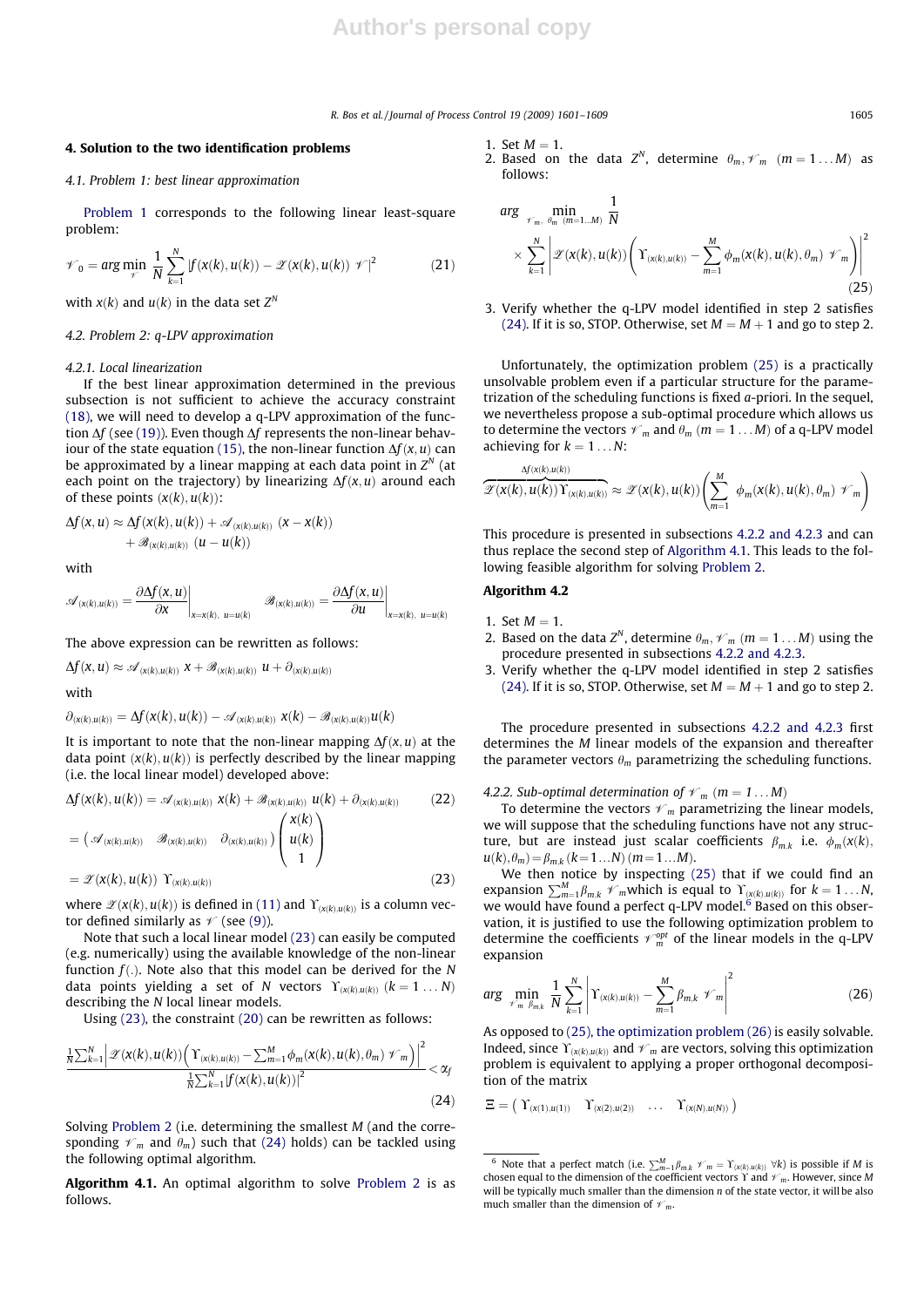Consequently, the optimal parameter vectors  $\mathcal{V}_m^{opt}$  ( $m = 1..M$ ) are given by the first  $M$  column vectors of the matrix  $U$  in the singular value decomposition of  $\Xi = U \Sigma V$  and the optimal coefficients  $\beta_{m,k}^{opt}$ are given by:

$$
\beta_{m,k}^{opt} = \Upsilon_{(x(k),u(k))}^T \mathscr{V}_{m}^{opt} \quad k = 1 \dots N \ m = 1 \dots M
$$

Remark. It is important to note that the optimal parameter vectors  $\mathcal{V}_m^{opt}$  ( $m = 1 \ldots, M$ ) are determined by exploiting the possibility we have to linearize the non-linear function  $\Delta_f(x, u)$ or, in other words, by exploiting our knowledge of  $\Delta_f(x, u)$ . The optimal parameter vectors  $\mathcal{V}_m^{opt}(m = 1 \ldots, M)$  are consequently not "identified" using the data  $Z<sup>N</sup>$ . The data are only used to determine at which points  $\Delta_f(x, u)$  must be linearized.

4.2.3. Determination of  $\phi_m(x(k), u(k), \theta_m)$   $(m = 1 ... M)$ 

In the previous subsection, we have determines an expansion such that:

$$
\Delta f(\mathbf{x}(k), u(k)) \approx \mathscr{Z}(\mathbf{x}(k), u(k)) \left( \sum_{m=1}^{M} \beta_{m,k}^{opt} \gamma_{m}^{opt} \right)
$$

for all  $\{x(k), u(k)\}$  in  $Z<sup>N</sup>$ . In this subsection, we will replace the unstructured coefficients  $\beta_{mk}$  by structured scheduling functions such as in (14). This step is absolutely necessary. Indeed, these coefficients  $\beta_{m,k}$  only allow to compute  $\Delta f(x, u)$  at the N data points in  $Z<sup>N</sup>$ . Consequently, if these coefficients are not replaced, it would be impossible to compute  $\Delta f(x, u)$  for points x and u which are not in the simulation data.

The first step here is to choose a structure for the scheduling functions  $\phi_m(.)$ . Since the functions  $\phi_m(\cdot,\theta_m)$  are not required to have any physical interpretation, we are free to chose any model structure we would like. The choice for structure of these functions is a trade-off between complexity and flexibility. An example of a simple structure is given in (14). The main advantage of this affine parametrization is that the structure is linear in its parameter vector  $\theta_m$  and the number of parameters is relatively small. The drawback of this model structure is that such a structure may not be flexible enough to allow for an accurate identified model. If more complex scheduling functions are required, it is possible to use more complex structures using for instance radial basis functions [20] or fuzzy membership functions [2]. To select an appropriate structure for the scheduling functions, it is often helpful to look at plots of the computed coefficients  $\beta_{m,k}$  as a function of the states and inputs  $(x(k), u(k)) \in Z^N$ .

Once a structure has been selected, all that remains is to estimate the parameter vectors  $\theta_m$  ( $m = 1 \ldots, M$ ) of the scheduling functions for the M linear models determined in the previous subsection. Given the optimal criterion (25), the most optimal way to determine these vectors  $\theta_m$  ( $m = 1 ... M$ ) is as follows:

linear least-squares problem which can be easily solved. For more complex structures that are not linear in  $\theta_m$ , the parameters of the scheduling functions have to be determined using non-linear optimization techniques. For the previously mentioned structures involving radial basis functions or fuzzy membership functions, good initial conditions can be obtained by applying clustering methods on the computed coefficients  $\beta_{m,k}$ [2].

Remark. Even for simple linear parameterizations of the scheduling functions  $\phi_m(\cdot, \theta_m)$  such as (14), determining parameters vectors  $\theta_m$  can sometimes be difficult. The difficulties occur when the least-squares problem (27) is ill-conditioned. In such cases it is advisable to approximately solve the least-squares criterion (27) using a truncated SVD, to effectively reduce the degrees of freedom in the least-squares problem. For more details, see [7,16]. Note also that other methods than the one presented above exist for the determination of the scheduling functions  $\phi_m$ ; see e.g. [9]

## 5. Simulation example

#### 5.1. Simulation model

In this section, in order to illustrate our results, we consider an iron solid square plate that is heated and cooled at the edges, see Fig. 1. The considered plate is 0.01 m tick and its sides are 0.5 m long. The plate is heated via four heating surfaces that completely cover its four sides (the temperature along each of the four sides of the plate can therefore be supposed uniform and equal to the temperature of the corresponding heating surfaces). The temperatures of these heating surfaces can be freely chosen and will therefore be the four inputs of the system.

A model of the plate can be constructed from the energy balance over an infinitesimal small surface area dp dq at spatial coordinates  $(p, q)^7$ :

$$
\rho c h \, dp \, dq \, \frac{\partial T(p, q, t)}{\partial t} = \nabla \cdot J(p, q, t), \tag{28}
$$

in which  $h = 0.01$  m is the tickness of the plate,  $\rho = 7870 \text{ kg/m}^3$  is the mass-density of the plate,  $c = 4690 \text{ J/(kg/K)}$  is the heat capacity of the plate. The  $\nabla$  operator in the above expression is defined as:

$$
\nabla = \begin{pmatrix} \frac{\partial}{\partial p} \\ \frac{\partial}{\partial q} \end{pmatrix} . \tag{29}
$$

The function  $J(p,q,t): \mathbf{R}^3 \to \mathbf{R}^2$  is a vector function that represents the heat transfer at location  $(p, q)$  and at time t. The heat transfer function  $J(p, q, t)$  is given by:

$$
J(p,q,t) = \lambda(T(p,q,t))\nabla T(p,q,t),\tag{30}
$$

$$
\theta_1^{opt}, \dots, \theta_M^{opt} = \arg \min_{\theta_m \ (m=1\dots,M)} \frac{1}{N} \sum_{k=1}^N \left| \mathcal{Z}(x(k), u(k)) \left( Y_{(x(k), u(k))} - \sum_{m=1}^M \phi_m(x(k), u(k), \theta_m) \right) \varphi_m^{opt} \right) \right|^2 \tag{27}
$$

with the linear models  $\mathscr{V}_m^{opt}$  as determined in the previous subsection.

Note that if the scheduling functions  $\phi_m(\cdot, \theta_m)$  are chosen linear in  $\theta_m$  such as in (14), the resulting minimization problem is a

<sup>&</sup>lt;sup>7</sup> We use the spatial coordinates  $(p,q)$  instead of the more conventional spatial coordinates  $(x, y)$  to prevent confusion with the state vector  $x(k)$  and measurement vector  $y(k)$ .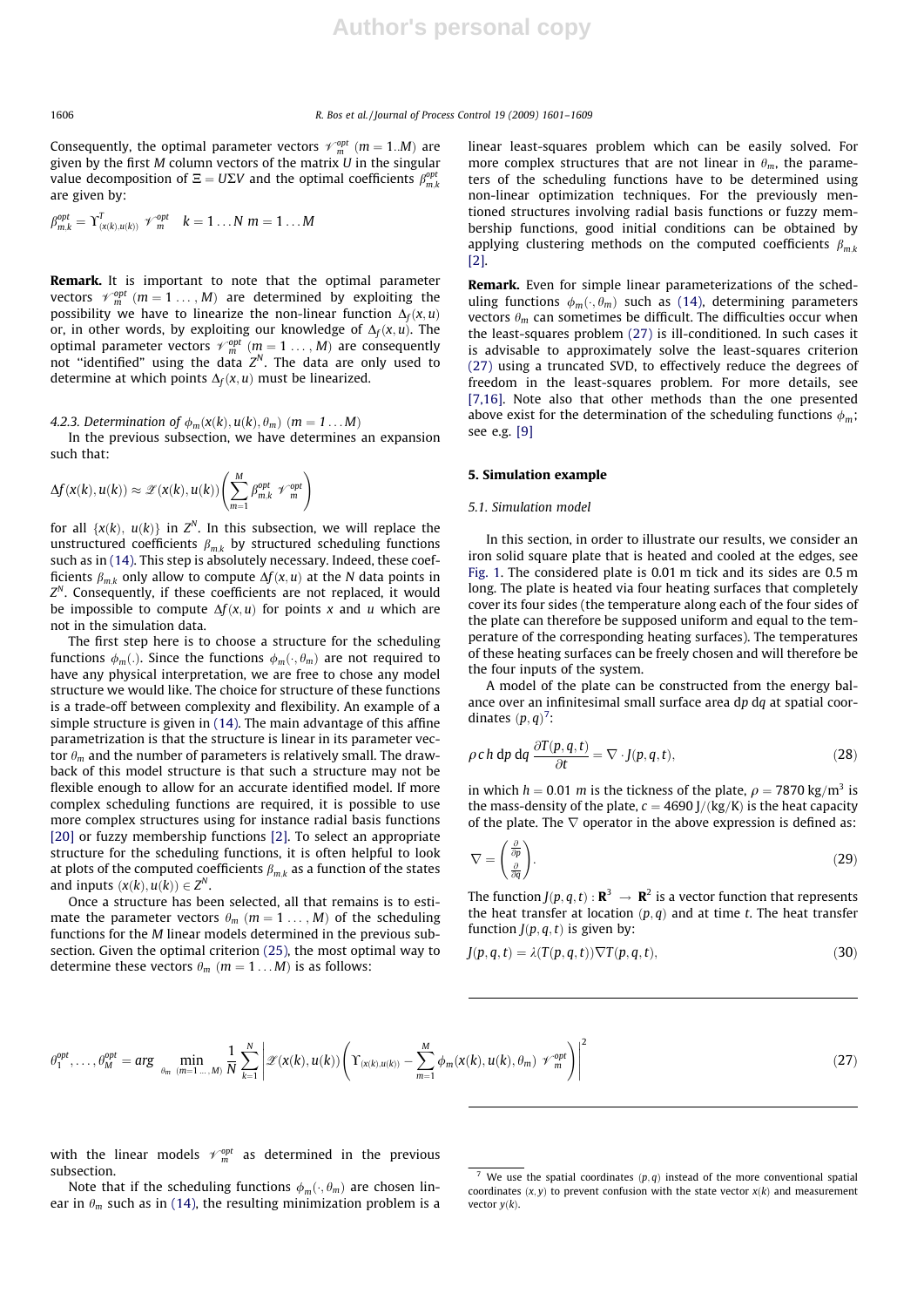R. Bos et al. / Journal of Process Control 19 (2009) 1601–1609 1607



Fig. 1. Simulated heated plate example. The plate is heated or cooled along the complete edges on all sides. The physical equation are solved on a 32 by 32 grid using implicit Euler integration.

with  $\lambda(T(p, q, t))$  a temperature-dependent heat conductivity coefficient. Here, we assume that  $\lambda(T(p, q, t))$  is given by:

$$
\lambda(T(p,q,t)) = \frac{1}{2560}T(p,q,t)^3 + \frac{3}{8}T(p,q,t) + 80.
$$
 (31)

The heat conductivity as a function of temperature is plotted in Fig. 2. It should be noted that this particular heat conductivity function is not based on physics. Instead the function was chosen for the model to have some reasonable non-linear characteristics in order to be appropriate to test our model approximation techniques.

The model (28)–(31) can be rewritten in the non-linear statespace form using a finite differences method. The finite differences method imposes a grid on the plate. We have chosen to use a grid of 32 by 32 elements. In each grid-cell, the temperature and all other material properties are assumed to be constant. In the remainder we shall denote the p-coordinate (horizontal position) of a column of grid-cells as  $p(i_p)$  with  $i_p \in \{1, \ldots, 32\}$ . Similarly the q-coordinate (vertical position) of a row of cells is denoted as  $q(i_q)$  with  $i_q \in \{1, \ldots, 32\}$ . Spatial derivatives with respect to spa-



Fig. 2. Plot of the chosen temperature-dependent heat conductivity function  $\lambda(T)$  as given by (31)

tial coordinate  $p$  and  $q$  are approximated using finite differences. For example, the spatial derivative with respect to  $p$  is approximated using the following equation:

$$
\frac{\partial T(p,q,t)}{\partial p}\bigg|_{p=p(i_p),q,t} \approx \frac{T(p(i_p+1),q,t) - T(p(i_p),q,t)}{p(i_p+1) - p(i_p)}.
$$
\n(32)

The partial derivatives with respect to  $q$  are approximated in the same manner.

After approximating the spatial derivatives using finite differences, the resulting model  $\bar{x}(k) = \bar{f}(\bar{x}(k), u(k))$  is a set of 1024 non-linear ordinary differential equations. These equations are solved using an implicit Euler method, using an integration time interval of 20 s. The state vector  $\bar{x}(k)$  in this model represents the temperature at each of the 1024 grid-cells while the input  $u(k)$  is a vector containing the temperatures applied at each of the sides. The state dimension of this model can nevertheless be easily reduced to 25 using classical POD techniques [1] and this without loosing the physical interpretation: the 1024 initial states can indeed be accurately estimated from the 25 states of the final model. This final model is of the form (15):

$$
x(k+1) = f(x(k), u(k))
$$
\n(33)

with  $x(k) \in \mathbb{R}^{25\times1}$  and  $u(k) \in \mathbb{R}^{4\times1}$ . This model is quite slow. Indeed, 131 seconds are required to perform 2500 model evaluations. In the sequel, we will see that, using our q-LPV model approximation method, we will be able to reduce this computation time by a factor 350 and keep the relative prediction error (18) below  $\alpha_f = 10^{-5}$  (the desired accuracy).

## 5.2. q-LPV identification

In order to be able to simplify the non-linear model (33) using our q-LPV approximation technique, we will need to collect data by simulating (33). Here, we have collected  $N = 2500$  simulation data  $Z^N = \{x(1), u(1), \ldots, x(N), u(N)\}\)$ . The input vector which has been chosen to generate these data is a random stair sequence i.e. a sequence which changes values only every 40 s. The new values taken after each 40 s are independent of the past and future values and are taken equal to realizations of a normal distribution with zero mean and variance  $Q = diag(225, 225, 100, 100)$ . In Fig. 3, the first entry of the vector  $u(k)$  is represented from  $k = 1$ to  $k = 1000$ .



Fig. 3. First entry of the vector  $u(k)$  used for the data collection from  $k = 1$  to  $k = 1000$ . This entry corresponds to the temperature applied at the bottom of the plate.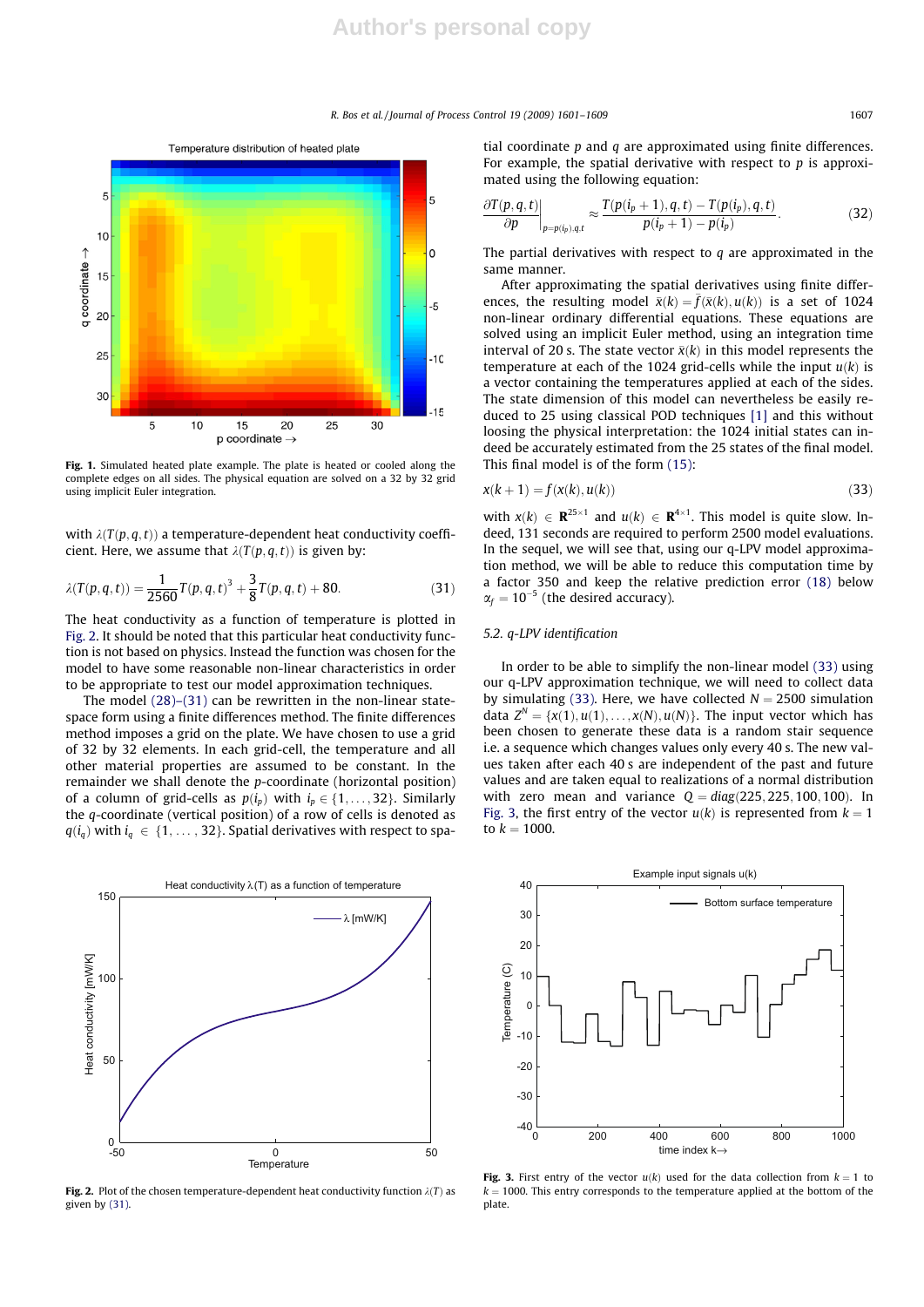As proposed in Problem 1, we will first use the data to approximate (33) with a linear model (10) and verify whether we can achieve a relative prediction error smaller than  $\alpha_f = 10^{-5}$  with such a simple model. The parameter vector  $\mathcal{V}_0$  corresponding to this linear model is obtained via the least-square problem (21). This linear model is of course much faster than the non-linear model (33): only 0.012 second is required to achieve 2500 model evaluations i.e. a reduction with a factor 10,000. Moreover, the linear model achieves a relative prediction error of 1.7  $10^{-4}$ . Note thus that this linear model is already able to predict pretty well the behaviour of the system. However, the achieved relative error is larger than the desired  $\alpha_{\!f} = 10^{-5}$ . Consequently, in order to obtain an approximation of (33) with a relative prediction error smaller than the desired  $\alpha_f$ , we need to extend the best linear approximation  $\mathcal{V}_0$  with a q-LPV model as proposed in Problem 2.

For this purpose, we have applied Algorithm 4.2. In this algorithm, for each value of M, the procedure presented in Sub Sections 4.2.2 and 4.2.3 must be followed to find the (optimal) q-LPV model with this expansion length. In this procedure, the M linear models of the expansion are first determined. For this purpose we linearize the non-linear model (33) around all data points  $(x(k), u(k)) \in \mathbb{Z}^N$ . This delivers  $\Upsilon_{(x(k),u(k))}$  for  $k = 1 \dots 2500$ . We then use a SVD decomposition technique to solve (26) i.e. to determine the optimal expansion  $\sum_{m=1}^{M} \beta_{m,k}^{opt} \gamma_{m}^{opt}$  with unstructured coefficients. The M linear models specified by  $\mathscr{V}_m^{opt}$  are then used to determine the M scheduling functions via the optimization problem (27). For this purpose, we need to define a parametrization for the scheduling functions. In the sequel, we present how we have determined this parametrization for the iteration step where  $M = 5$ .

To find an appropriate model structure for the scheduling functions  $\phi_m(x(k), u(k), \theta_m)$ , we plot the relation existing between the coefficients  $\beta_{m,k}^{opt}$  and the corresponding states  $x(k)$  or the corresponding input  $u(k)$  for  $k = 1 ... N$ . In Fig. 4, we present such a plot. In this plot, the coefficients  $\beta_{3,k}^{opt}$  is plotted against the fourth entry  $u_4(k)$  of the input vector  $u(k)$ . Based on the shape of the curve in Fig. 4, we can conclude that the coefficients  $\beta_{3,k}^{opt}$  seem to behave as a third order polynomial function of  $u(k)$ . Similar plots of coefficients  $\beta_{m,k}^{opt}$  against entries of  $x(k)$  suggest that a similar relation exists between  $\beta_{m,k}^{opt}$  and  $x(k)$ . This is not surprising since the nonlinearity of the original model (33) is caused by  $\lambda(T)$  which is a third order polynomial function of the temperature. Finally, after some trials and errors, we have chosen the following structure for the five scheduling functions  $\phi_m(x(k),u(k),\theta_m)$ :

$$
\phi_m(x_{red}(k), u(k), \theta_m) = \left[1 \left[x(k)\right]_{1:8}^T u(k)^T \left[x(k)\right]_{1:4}^{3 \ T} \left[u(k)^3\right]_{1:9}^T \right] \theta_m, \tag{34}
$$



**Fig. 4.**  $\beta_{3k}$  versus the fourth input component  $u_4(k)$  (left side temperature).

with  $\theta_m$  a parameter vector of dimension 21. Since we have chosen a scheduling function that is linear in the parameter vectors  $\theta_m$  for  $m = 1, \ldots, 5$ , the optimization problem (27) delivering the five optimal parameter vectors  $\theta_m^{opt}$  is here a least-square problem.

The solution of Algorithm 4.2 that we have found following this procedure is a q-LPV model with five component models  $(M = 5)$ . Indeed,  $M = 5$  is the smallest value of M for which the corresponding q-LPV model satisfies (20) with  $\alpha_f = 10^{-5}$ . The non-linear model can thus be approximated with a model made up of the summation of this q-LPV model  $(M = 5)$  and the best linear approximation. This approximation achieves the required accuracy since the relative prediction error is smaller than  $\alpha_f$ . Moreover, only 0.37 s is required to achieve 2500 model evaluations whereas 131 s were required with the initial non-linear model (33). Consequently, we have been able to reduce the computation time by a factor 350 while keeping a very high accuracy for the prediction of the behaviour of the system.

As said previously, the solution of Algorithm 4.2 is a q-LPV model with five component models  $(M = 5)$ . To obtain this model, we had also to construct q-LPV models with an expansion length  $M = 1$  till  $M = 4$  (see Algorithm 4.2). For the sake of completion, we give, in Table 1, the achieved relative error obtained with the estimation data  $Z^N$  as well as the computation time to achieve 2500 model evaluations for these four intermediary q-LPV models.

As a final verification of the quality of our approximations, we have computed the relative prediction errors obtained with a set of 2500 new data points generated by the initial system (33). The obtained relative error for the q-LPV model with five components (i.e. the solution of Algorithm 4.2) is  $0.58 \times 10^{-4}$ . As a comparison, the obtained relative error for the best linear approximation is  $3.34 \times 10^{-4}$ .

## 5.3. Filtering example

In this section we will use the q-LPV model as identified in the previous section in a state estimation example. In the state estimation example, we will estimate the temperature at all positions of the heated plate (i.e. the full state  $\bar{x}(k)$  of the system) using just five temperature measurements at each time step. In order to arrive at a proper state estimation problem, we first extend the original heated plate model using a additive process noise term:

$$
\bar{x}(k+1) = \bar{f}(\bar{x}(k), u(k)) + w(k),\tag{35}
$$

with  $\bar{f}(x(k), u(k))$  the physical non-linear model derived in the previous section using a finite difference method. The vector  $\bar{x}(k) \in \mathbb{R}^{1024 \times 1}$  is the state vector before POD reduction and represents thus the temperature  $T(p(i_p), q(i_q), k)$  in each of the 1024 grid-cells ( $i_p = 1 \ldots 32$ ,  $i_q = 1 \ldots 32$ ). The additive noise  $w(k)$  is chosen as a zero mean stationary white noise signal with:

$$
\mathbb{E}\{w(k)\} = 0\tag{36}
$$

$$
\mathbb{E}\{w(k)w(k)^{T}\} = 0.01 I \tag{37}
$$

Apart from a process noise, the model was extended with a observation model, i.e. a model that describes the available measure-

#### Table 1

Achieved relative error (left-hand side of (18)) obtained with the estimation data  $Z<sup>h</sup>$ and the computation time to achieve 2500 model evaluations for the four intermediary q-LPV models.

| M | Relative error        | Computation time (s) |
|---|-----------------------|----------------------|
|   | $0.95 \times 10^{-4}$ | 0.10                 |
|   | $0.58 \times 10^{-4}$ | 0.17                 |
| 3 | $0.22 \times 10^{-4}$ | 0.24                 |
|   | $0.12 \times 10^{-4}$ | 0.31                 |
|   |                       |                      |